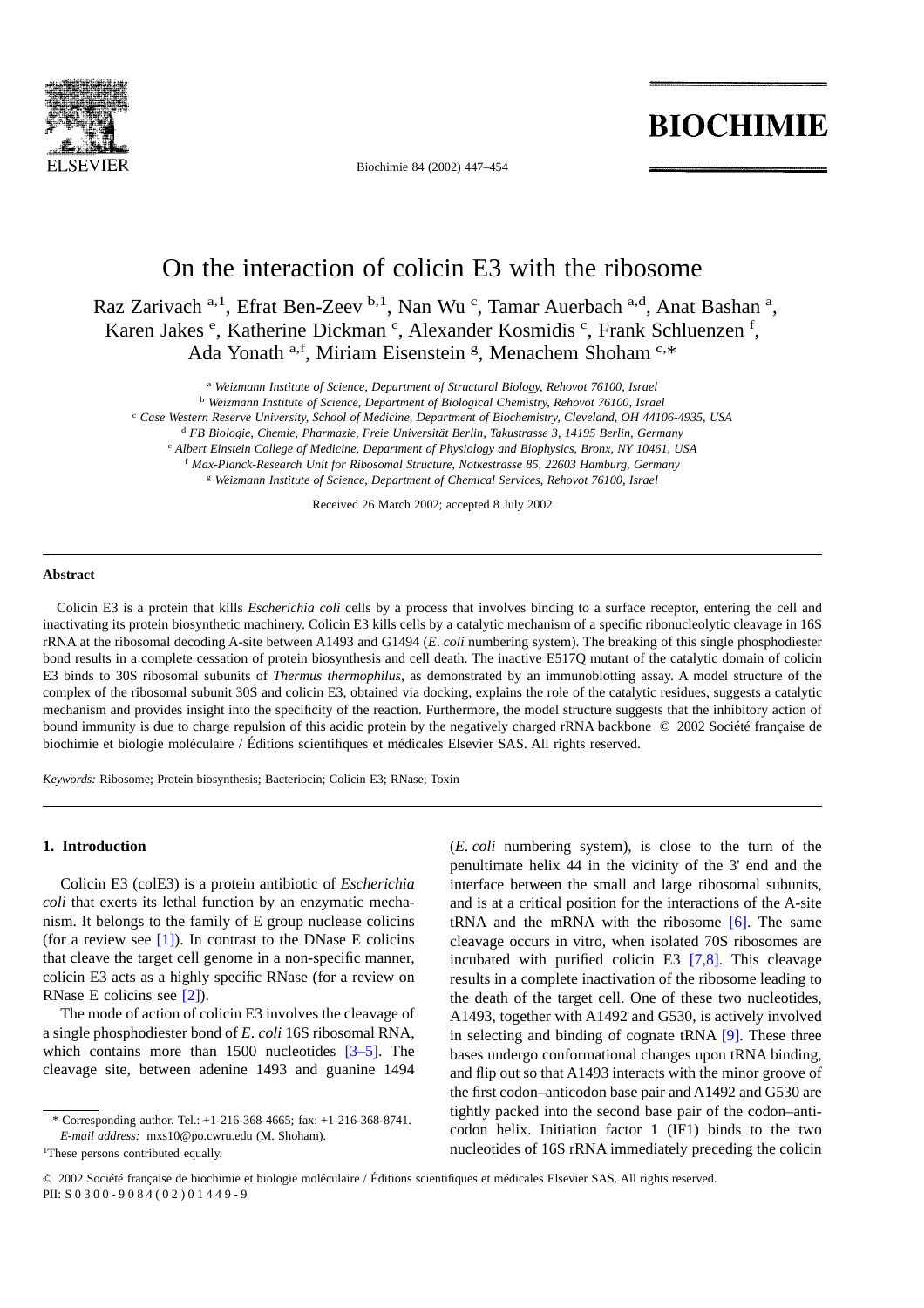E3 cleavage site and causes substantial conformational changes on the ribosome required for the onset of protein biosynthesis [\[10\].](#page-7-0) Hence, it is likely that the colicin E3 cleavage of 16S rRNA cripples the ribosome in such a way that it blocks initiation of protein biosynthesis. However, the molecular details of the interaction between the RNase domain of colicin E3 and the ribosome have not yet been revealed experimentally.

The resistance of the producing organism towards its own colicin E3 is due to the presence of an "immunity protein" (IP) of molecular weight 9.8 kD, which forms a tight 1:1 complex with colicin E3 [\[11\].](#page-7-0) IP specifically blocks the activity of colicin E3  $[12,13]$ . When isolated under mild conditions, colicin E3 is always found in the complexed form with IP. Free IP is produced in large excess by the cell to protect it from the toxicity of endogenous or exogenous colicin E3 [\[11\]](#page-7-0).

Although bacterial species other than *E. coli* are not the natural target of colicin E3, because they lack the necessary outer membrane receptors or translocation proteins, ribosomes from unrelated species, such as *Bacillus stearothermophilus* and *Azotobacter vinelandii* are inactivated by colicin E3 in vitro  $[14]$ . We show here that an inactive mutant of the RNase domain of colicin E3 binds to 30S ribosomal subunits of *Thermus thermophilus*. It is therefore reasonable to assume that colicin E3 would inactivate *T*. *thermophilus* ribosomes. This is the justification for using crystal structures of *T*. *thermophilus* ribosomal particles as targets for colicin E3 docking. In an attempt to derive a mechanism of the action, we have built a model of the interaction of colicin E3 and 16S rRNA by docking the crystal structure of the RNase domain of colicin E3 [\[15,16\]](#page-7-0) onto the crystal structure of the 30S ribosomal subunit [\[17–19\]](#page-7-0) in silico. This model suggests a catalytic mechanism for the A1493–G1494 cleavage and explains the results of site-specific mutagenesis of active site residues. It also suggests that the inhibitory action of bound IP is due to charge repulsion and not to steric hindrance.

# **2. Materials and methods**

# *2.1. Preparation of the E517Q mutant of the colicin E3 RNase domain (CE3\_455to551\_E517Q)*

The E517Q mutant of colicin E3 was prepared as described previously [\[15\]](#page-7-0). The C-terminal colicin E3 residues 455–551, containing the E517Q mutation (CE3\_455to551\_E517Q*)*, were cloned by PCR into the Novagen vector pET15-b between the XhoI and BamHI sites. This construct, named pKSJ187, corresponds to a 13453 Da protein of sequence

*MGSSHHHHHHSSGLVPRGSHMLE*KGFKDYGHDYHPA PKTENIKGLGDLKPGIPKTPKQNGGGKRKRWTGDKG RKIYEWDSQHGELQGYRASDGQHLGSFDPKTGNQL KGPDPKRNIKKYL. The N-terminal residues, including the hexa-histidine tag, from the pET15-b vector are shown in italics. The mutated Q517 is underlined. A 48 ml overnight culture of pKSJ187 in the expression strain C41(DE3) [\[20\]](#page-7-0) was grown in LB/Amp (100 µg/ml) and used to inoculate 4.8 L LB/Amp media. The cells were grown at 37 °C to a density of  $OD_{600} = 0.6$ . At this point, 1 mM IPTG was added to induce the expression of the target protein for 2 h at 37 °C. Cells were harvested by centrifugation at 6000 rpm at 4  $\rm{^{\circ}C}$  and stored at –80  $\rm{^{\circ}C}$ . The cell pellet was resuspended in 100 ml column buffer (20 mM Tris–HCl, pH 7.9, 0.5 M NaCl, 5 mM imidazole). The cells were broken by sonication on ice. Cell debris was removed by centrifugation at 39,000 *g* for 25 min at 4 °C. The supernatant was filtered through a 0.45 µm filter. The protein was purified by cobalt affinity chromatography (TALON) of the histidine tag. The filtered cell supernatant was mixed with 15 ml cobalt resin for 1 h at  $4^{\circ}$ C, and then the resin was poured into a column. The column was washed with 200 ml column buffer and then with 100 ml washing buffer (20 mM Tris–HCl, pH 7.9, 0.5 M NaCl, 40 mM imidazole), to remove any weakly bound protein. The protein was eluted from the column with 1 M imidazole in 20 mM Tris–HCl, pH 7.9, 0.5 M NaCl. The yield was 10 mg protein from 4.8 l of culture. The protein was concentrated to 10 mg/ml, and dialyzed against 10 mM HEPES, pH 7.5, 50 mM NaCl, 0.02% NaN<sub>3</sub>, 10% glycerol and stored at –80 °C.

#### *2.2. Binding assay to 30S ribosomal subunits*

Binding of the CE3\_455to551\_E517Q protein to 30S ribosomal subunits of *T*. *thermophilus* (T30S) was monitored by incubation of a 3.5 molar excess of the protein over ribosomal subunits at 37 °C for 30 min in T30S crystallization buffer (1 nM T30S in 10 mM HEPES, pH 7.8, 10 mM  $MgCl<sub>2</sub>$ , 60 mM NH<sub>4</sub>Cl, 0.1 mM DTT). The goal of the experiment was to demonstrate binding at conditions conducive to crystal formation of T30S particles; i.e. in the presence of the crystallization reagent methyl-pentane diol (MPD). In order for the reactants to remain in solution, conditions were selected on the approach towards crystallization of the ribosomal subunits by stepwise addition of MPD. The MPD concentration was increased by 1% every 20 min to avoid any precipitation. When the final concentration of MPD reached 15%, the complexes were incubated for 24 h at 20 °C. Unbound CE3\_455to551\_E517Q protein was separated from the complex on a Sephadex S-200 column  $(0.5 \times 20 \text{ cm})$ . The T30S peak was collected and the RNA was stripped off the complex by acetic acid treatment (100 mM MgCl<sub>2</sub>, 67% (v/v) glacial acetic acid, stirred for 3 h, centrifuged at 12,000 rpm for 30 min, dialyzed against 2% acetic acid and lyophilized overnight). The dried proteins were dissolved in 20 µl SDS-PAGE sample buffer, divided into two parts and applied on 12% SDS-PAGE. One gel was dyed with Coomassie Blue G and the other was blotted onto a nitrocellulose membrane. ColE3 was detected by immunoblotting using mouse anti-his-tag antibodies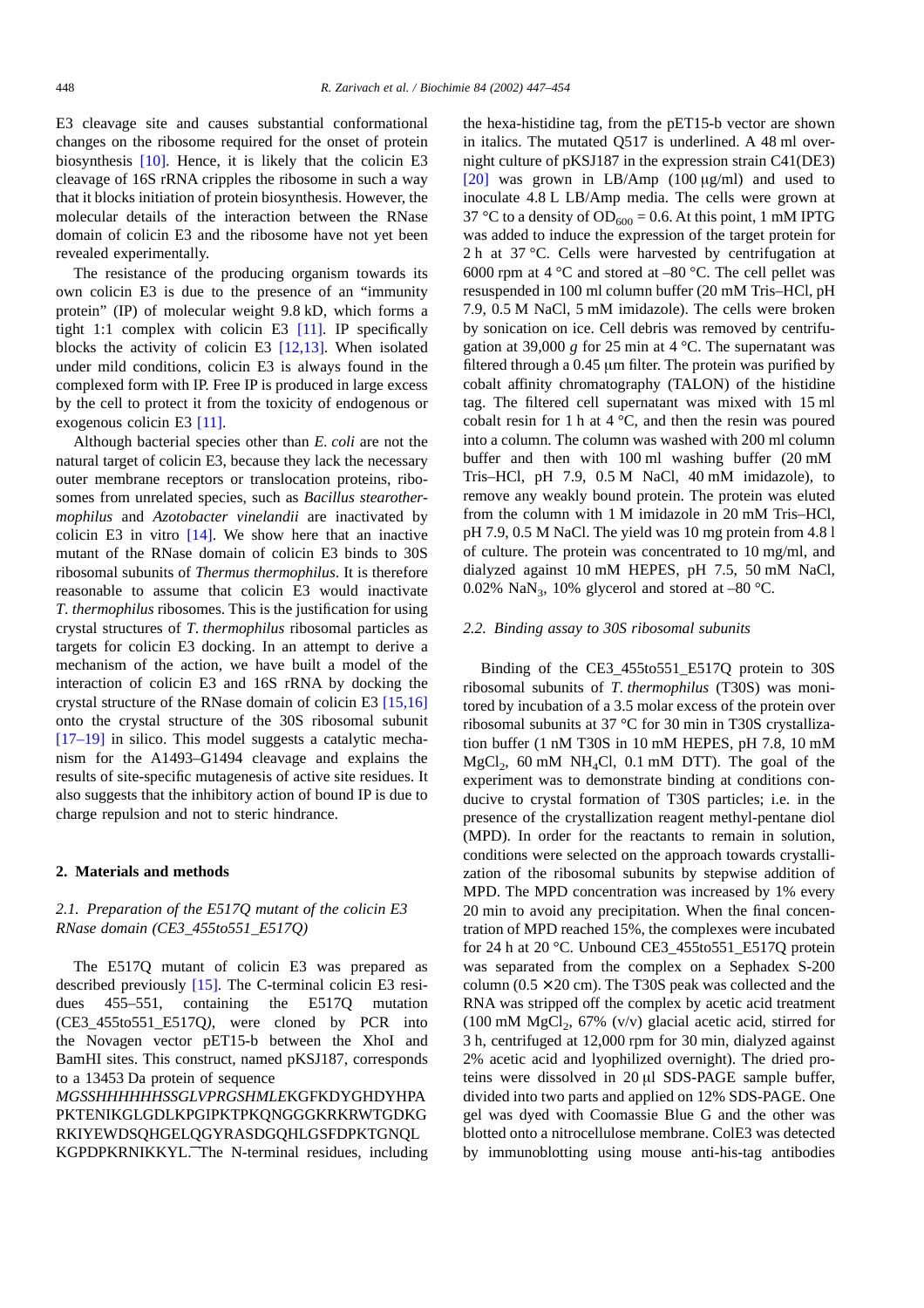(Sigma) and enhanced chemiluminescence western blotting detection reagents (Amersham Pharmacia Biotech).

#### *2.3. Site-specific mutagenesis*

Mutagenesis was carried out as described previously [\[15\]](#page-7-0). Stratagene's OuikChange Site-Directed Mutagenesis Kit was used to create two separate mutations, H526A and D542A. The presence of each mutation was confirmed by DNA sequencing. ColE3 was expressed from plasmids in C41 (DE3) cells [\[20\].](#page-7-0) Ten-ml cultures were grown in fortified broth [\[21\]](#page-7-0) to mid-log phase and induced with mitomycin C (0.5 µg/ml) for 3 h. Cells were harvested, resuspended in 1 ml TM buffer (50 mM Tris–HCl, pH 7.6, 30 mM ammonium chloride, 10 mM magnesium acetate), and broken by sonication. Particulate material was removed by centrifugation and 10-fold dilutions of the supernatant were spot-tested on lawns of sensitive indicator *E. coli.*

#### *2.4. Molecular docking*

The model structure of the complex between subunit 30S of the ribosome and colicin E3 was obtained by docking. We used the program MolFit [\[22\],](#page-7-0) which projects each molecule onto a 3D grid and calculates a correlation function between the two grid-representations. MolFit treats the molecules as rigid bodies. It performs a full rotation/translation scan providing an estimate of the degree of surface complementarity (score) for each relative position. Charge complementarity is not taken into account by the algorithm. We used a modified version of MolFit in which contacts involving residues A1493 and G1494 were given extra weight (details of the algorithm will be published elsewhere).

The structure of the colicin E3 C domain, residues 465–551, taken from entry 1e44 in the PDB [\[16\],](#page-7-0) was docked to three structures of the 30S subunit: native *T. thermophilus* 30S [\[19\]](#page-7-0) (PDB code 1i94), the 30S subunit from the complex 30S:paromomycin [\[28\]](#page-7-0) (PDB code 1fjg) and the 30S subunit from the complex 30S:IF1 [\[10\]](#page-7-0) (PDB code 1hr0). ColE3 residues 455–464 were excluded from the docking calculations because they are not part of the  $s$ ix-stranded antiparallel  $\beta$ -sheet that makes up the bulk of the C domain. This N-terminal stretch does not contain any active site residues. Since this stretch makes no contact with the rest of the colicin E3 molecule, it may well function as a linker to the preceding R domain. Upon completion of the docking process, these residues 455–465 were added to the model by superposition of the corresponding parts from the crystal structure (pdb code 1e44 [\[16\]](#page-7-0)). All the water molecules were omitted, as well as the magnesium ions, the tungsten cluster and the terminal regions that bind the tungsten cluster (residues S2:2–38, 226–250, S18:7–21) in native 30S. Each molecule was projected onto a  $250 \times 250 \times 250$  grid, employing a grid interval of 1.277–1.302 Å, depending on the specific structure of the

30S subunit. The angular interval in each scan was 12°, resulting in 8760 relative orientations [\[23\]](#page-7-0) and for each orientation we kept only one best solution. The 8760 solutions in each scan were sorted by their weighted complementarity scores. The chosen orientation was slightly adjusted manually in order to bring the active site residues within hydrogen bonding distance of the scissile phosphodiester bond. The coordinates were subsequently subjected to conjugate gradient energy minimization in program CNS [\[24\]](#page-7-0) with T30S coordinates kept fixed.

Figures were prepared with programs RIBBONS [\[25\],](#page-7-0) MOLSCRIPT [\[26\]](#page-7-0) and RASTER3D [\[27\].](#page-7-0)

# **3. Results and discussion**

# *3.1. Binding of the CE3\_455to551\_E517Q protein to 30S ribosomal subunits of T. thermophilus*

The CE3 455to551 E517Q protein binds to 30S ribosomal subunits of *T. thermophilus* (T30S), as shown by immunoblotting of the His<sub>6</sub>-tagged protein with anti-His<sub>6</sub> antibodies [\(Fig. 1](#page-3-0)). In order to check for binding under the crystallization conditions of T30S, increasing concentrations of MPD were added to the reaction mixture. As can be seen in [Fig. 1B,](#page-3-0) the CE3\_455to551\_E517Q protein binds to T30S even at 15% MPD.

#### *3.2. Docking of colicin E3 onto 30S ribosomal subunits*

The top ranking docking solutions from the three docking tests against the T30S subunit were viewed and analyzed. The second highest solution in the docking of colicin E3 against native T30S places the active site residues of the RNase molecule next to A1493 and G1494. A very similar solution is ranked third when colicin E3 is docked against the 30S subunit from the complex 30S:paromomycin [\[28\].](#page-7-0) However, such an orientation was not found among the top ranking solutions when colicin E3 was docked against the 30S subunit from the 30S:IF1 complex, where a different conformation of the bases of A1493 and G1494 is observed [\[10\]](#page-7-0). Notably, the extra weight given to residues A1493 and G1494 (see Section 2) prefers docking solutions in which colE3 resides near these residues. However, none of the colicin E3 residues was given extra weight, hence its orientation relative to the 30S subunit was unconstrained.

[Fig. 2](#page-4-0) depicts the model structure of the 30S:colE3 complex formed when colE3 is docked to native T30S, where the conformation of A1493 and G1494 allows colE3 binding without clashes. Colicin E3 occupies the position of the A-site tRNA. The active site of colE3 wraps around the upper part of helix H44, as described below.

The recognition between T30S and colE3 is facilitated by interactions of several colE3 loops with several 30S rRNA domains and with protein S12. Loops 471–480 and 500–505 of colE3 interact with the 30S head (H34, H30, H31 of the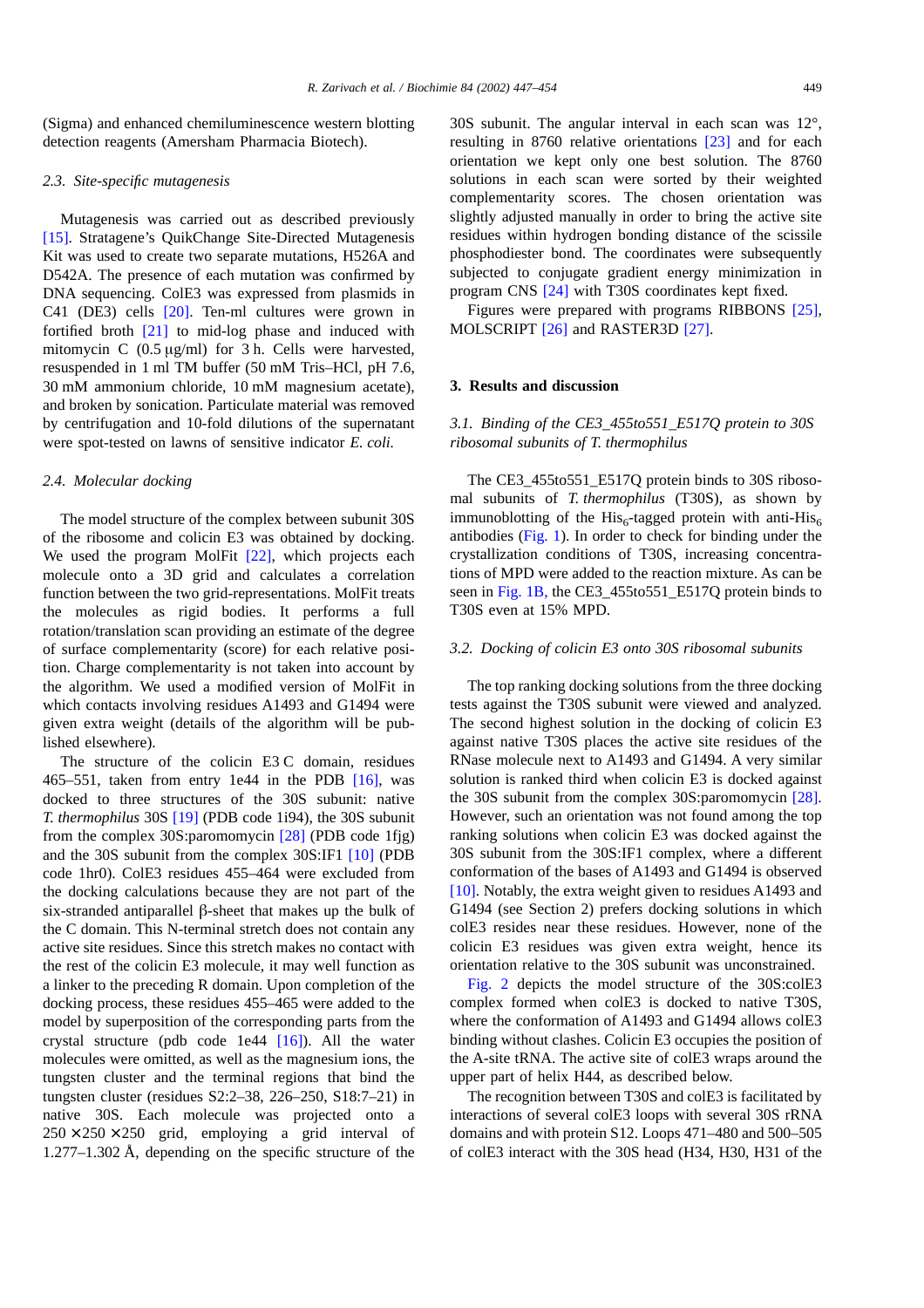<span id="page-3-0"></span>

Fig. 1. (A) 12% SDS-PAGE stained with Coomassie Blue. The lanes are as follows: 1 and 10, molecular weight markers; 2, colE3\_455to551\_E517Q protein (2.5 µg); 3, T30S protein extract; 4, T30S protein extract + colE3\_455to551\_E517Q protein; 5, T30S protein extract + colE3\_455to551\_E517Q protein + 1 mM  $\beta$ -mercaptoethanol; 6, T30S protein extract + colE3\_455to551\_E517Q protein + 0.1 mM DTT; 7, T30S proteins + colE3\_455to551\_E517Q protein + 1 mM DTT. This figure shows that the addition of the colE3\_455to551\_E517Q protein alters the protein pattern of T30S. (B) Immunoblotting with mouse anti-His-tag antibodies. The only protein in the system with a His tag is colE3\_455to551\_E517Q. The lanes are the same as in panel A. This figure demonstrates binding of the colE3\_455to551\_E517Q protein to T30S. In addition to the colE3\_455to551\_E517Q band, there are higher molecular weight bands containing the His tag. These may indicate the presence of colE3 complexes that are stable under SDS-PAGE conditions. Non-covalent protein complexes occasionally survive the harsh treatment of SDS-PAGE [\[35\]](#page-7-0).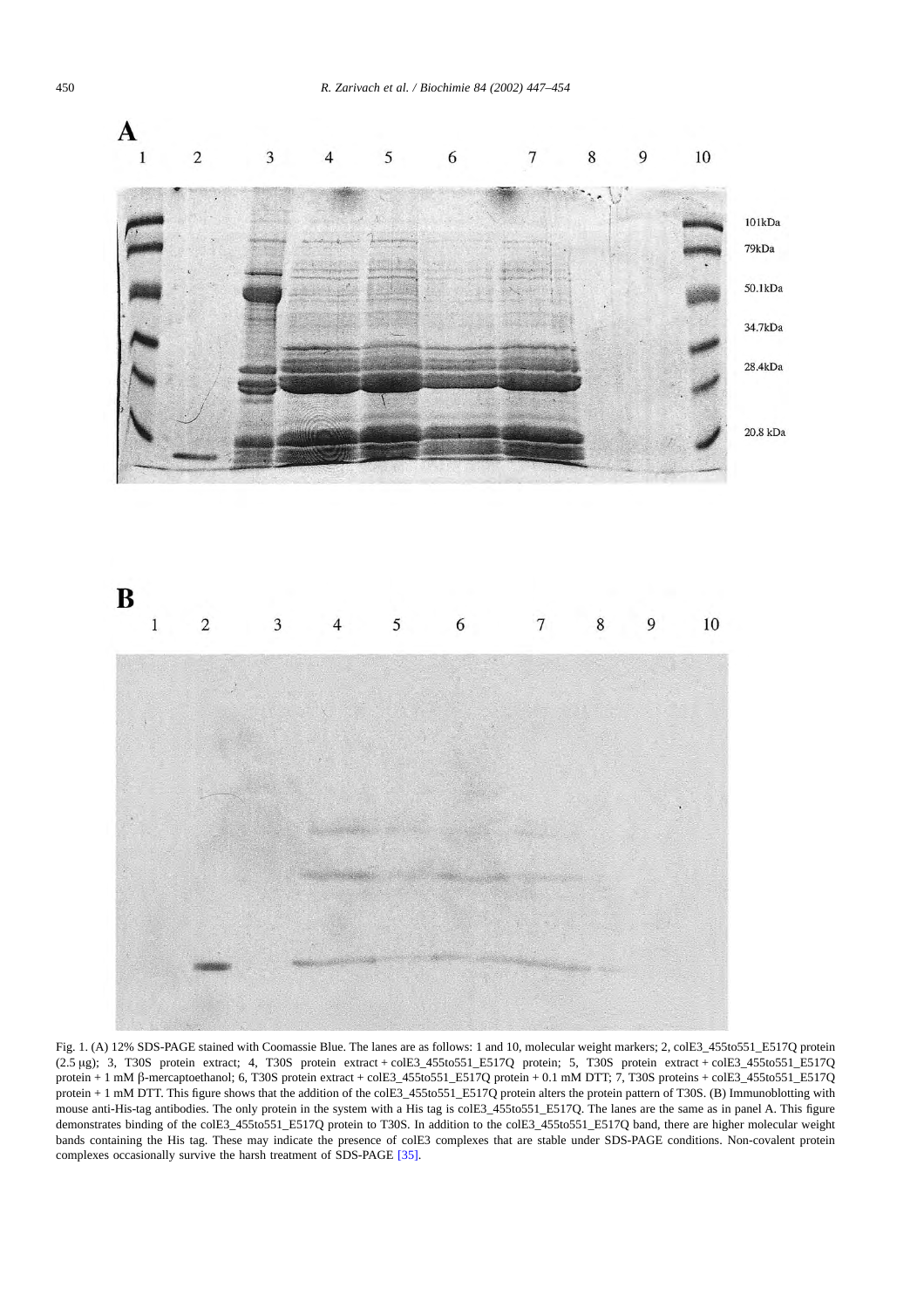<span id="page-4-0"></span>

Fig. 2. Docking of the RNase domain of colicin E3 (CE3), shown in yellow, onto the crystal structure of the 16S rRNA portion of *T. thermophilus* 30S ribosomal subunits, shown as gray ribbons [\[19\]](#page-7-0) (PDB code 1i94), reveals binding to the ribosomal A decoding site located in the neck region of the 30S subunit. In addition to numerous contacts with 16S rRNA, CE3 also binds to ribosomal proteins, notably S12, shown in green.

rRNA), mostly via electrostatic interactions. For example, Lys 474 and Arg 504 interact with the rRNA backbone O1P atoms of U932 and G1179, respectively. Loops 483–495 and 548–551 of colE3 bridge between H18 in the shoulder of 30S and the penultimate helix H44, which interacts with the 50S subunit in the assembled ribosome. The colE3 loops also make contact with protein S12, which serves as a glue in this region of 30S (Fig. 2). The interactions involving loops 483–495 and 548–551 are a mixture of hydrophobic contacts and H-bond interactions at the protein–protein interface and electrostatic interactions with the rRNA backbone (for example, Lys 485, which interacts with G513 of 30S). Loops 520–525 interact with H28 in the neck region of 30S, mainly with the flip-out nucleotide C1379.

Residues in the active site of colE3 interact with A1493 and G1494 (E. coli numbering) in the upper part of H44 ([Fig. 3](#page-5-0)). Thus, residues Glu517, Asp510, Arg545 and His513 in colE3, which abolish activity when mutated [\[15\],](#page-7-0) are at interaction distance to the cleavage point between A1493 and G1494.

# *3.3. A plausible mechanism for specific 16S rRNA cleavage*

Based upon the docking results, a mechanism presents itself for the specific cleavage of 16S rRNA by colicin E3, which is similar to the mechanism proposed for ribonuclease  $T_1$  by Takahashi and Moore [\[29\]](#page-7-0). The catalytic triad consists of Glu517, His513 and Asp510. In the first step, the carboxylate of Glu517 acts as a general base to abstract a proton from the ribose O2'hydroxyl of adenine 1493 [\(Fig.](#page-6-0) [4\)](#page-6-0). This leads to a nucleophilic attack of the O2' atom on the phosphate to form a cyclic 2'–3' phosphate that bears a negative charge. The carboxylate of Asp510 activates the imidazole moiety of His513 to stabilize its protonated state. This enables His513 to donate a proton to the leaving 5'-OH RNA fragment upon cleavage. In the second step, His513 acts as a general base to activate a water molecule poised for a nucleophilic attack on the phosphorus atom of the 2'–3' cyclic phosphate. Glu517 acts as a general acid to donate its proton to the O2' oxygen atom. Another residue that has been shown to be important in the catalytic mechanism is Arg545 [\[15\]](#page-7-0). The role of Arg545 is to stabilize the pentacoordinated cyclic phosphate intermediate, which bears a negative charge. In order to do so, Arg545 has to adopt a rotamer different from the crystal structures of free colicin E3. This proposed role for Arg545 is in accordance with mutagenesis results, in which the Arg545Ala mutant exhibited diminished activity [\[15\].](#page-7-0)

Besides His513, there is an additional histidine in the vicinity of the active site, namely His526. Our mutagenesis results indicate that the His526Ala mutant is as active as wild type, so, His526 cannot be involved in catalysis. Likewise, nearby Asp542 is not involved in catalysis, since the Asp542Ala mutant has wild-type activity.

Based upon the crystal structure of recently determined inhibitor complexes of the large-subunit ribotoxic RNase, α-sarcin [\[30\],](#page-7-0) and of a hairpin ribozyme inhibitor complex [\[31\]](#page-7-0), it was suggested that its cleavage reaction requires flipping of the scissile bond base to align the 2'-hydroxyl groups for nucleophilic in-line attack on the scissile bond. Our results do not indicate a requirement for base flipping to facilitate catalysis, but they also do not provide evidence against it.

# *3.4. Inhibition of the RNase activity by the immunity protein*

No information about IP was included in the docking process. To study the inhibitory mechanism of IP, we superimposed the structure of the colE3:IPcomplex onto the colE3 position in the model 30S:colE3 structure. Interest ingly, there are no steric clashes between IP and the 30S subunit in the superposition, a result that could not have been anticipated a priori ([Fig. 5](#page-6-0)). However, we find many negatively charged residues of IP pointing in the direction of the 30S rRNA backbone, resulting in strong electrostatic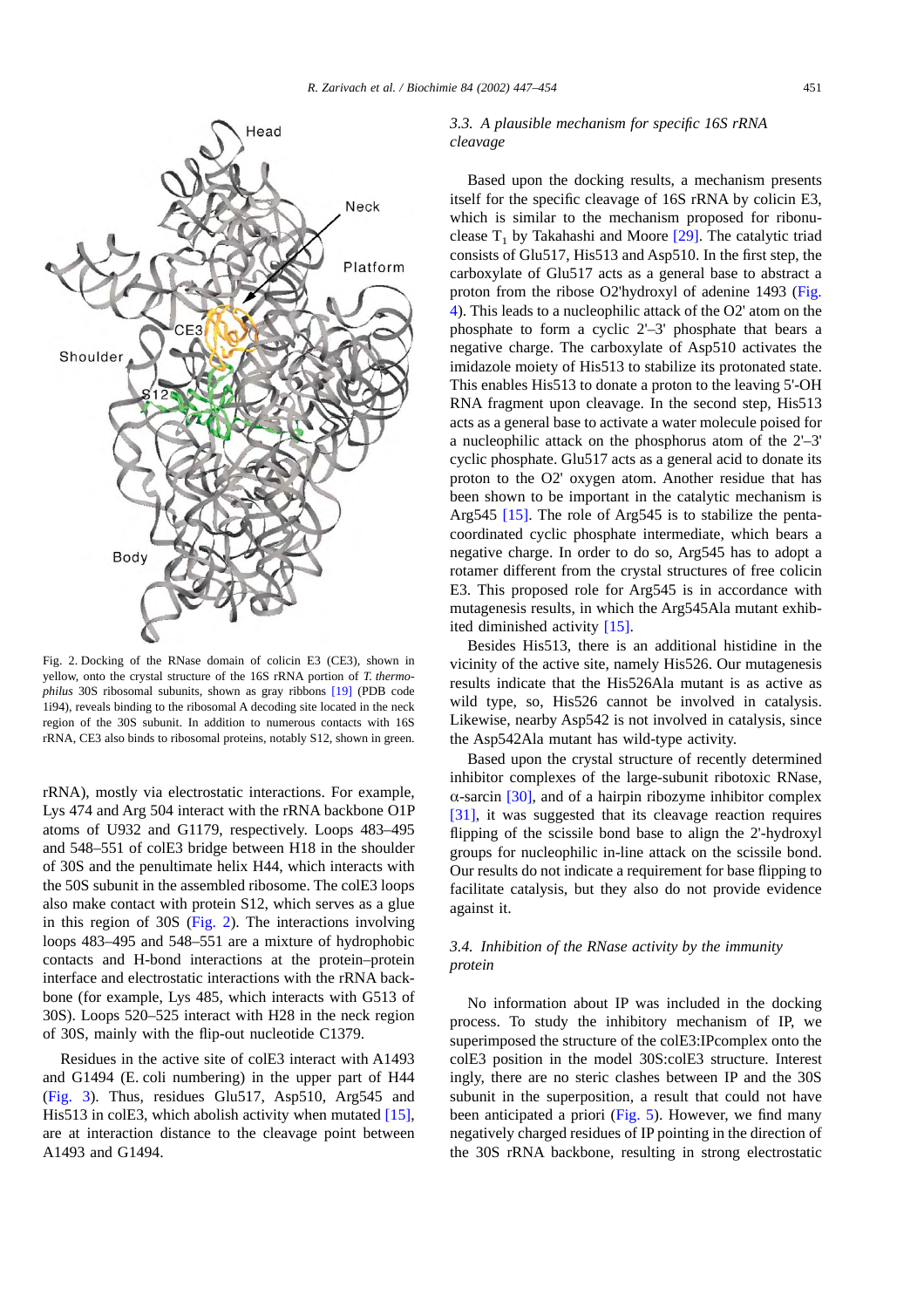<span id="page-5-0"></span>

Fig. 3. The interaction of active site residues with the scissile phosphodiester bond linking A1493 and G1494 in 16S rRNA. Atoms within H-bond distance are indicated by broken lines. Glu517 and His513 act as a general base and general acid, respectively. A positive charge on His513 is stabilized by the interaction with Asp510. The cyclic phosphate intermediate is stabilized by an electrostatic interaction with Arg545, not shown here for clarity.

repulsion. For example, Asp67 and Asp70 from the immunity protein point towards the C1191 and C1190 phosphate oxygen atoms. Interestingly, some of the negative residues of IP interact with positive residues of colE3 in the IP:colE3 complex (IP:Glu14 with ColE3:Lys485 and IP:Asp49 with ColE3:Lys494), which, according to our model, must be freed in order to interact with 30S. These findings are consistent both with the fact that the immunity protein protects the ribosomes of the producing cell from the colicin they are making and with the idea that the immunity protein must be removed from the colicin at some point before it enters the cytoplasm of the target cell.

### *3.5. Interaction with intact 70S particles*

Colicin E3 interacts with intact 70S ribosomes and inactivates them both in vivo and in vitro  $[7,8]$ . The docking of the C domain of colicin E3 onto the crystal structure of T30S was extended to include the large subunit as well. Docked colicin E3 makes no contact with the large subunit.

This observation is in accordance with in vitro studies on the role of 50S components in ribosome inactivation by colicin E3 [\[32\]](#page-7-0). No individual 50S component was found to affect colicin E3 activity. 50S particles devoid of all but 11 proteins retained their capacity to render ribosomes susceptible to colicin E3 inactivation upon incubation with 30S particles at 10 mM  $Mg^{2+}$ . The addition of 23S rRNA alone did not activate 30S particles for inhibition of protein biosynthesis by colicin E3. Association of the 50S with the 30S subunit may alter the conformation of helix 44 of 16S rRNA, which is in direct contact with the large subunit in the crystal structure of the 70S ribosome [\[6\].](#page-7-0) This in turn may poise the scissile phosphodiester bond between A1493 and G1494 for cleavage by colicin E3.

#### *3.6. Protection from colE3 cleavage by mRNA or tRNA*

The position of colE3 in the model structure of the complex 30S:colE3 suggests that mRNA and colE3 binding to the 30S subunit are mutually exclusive. Similarly, tRNA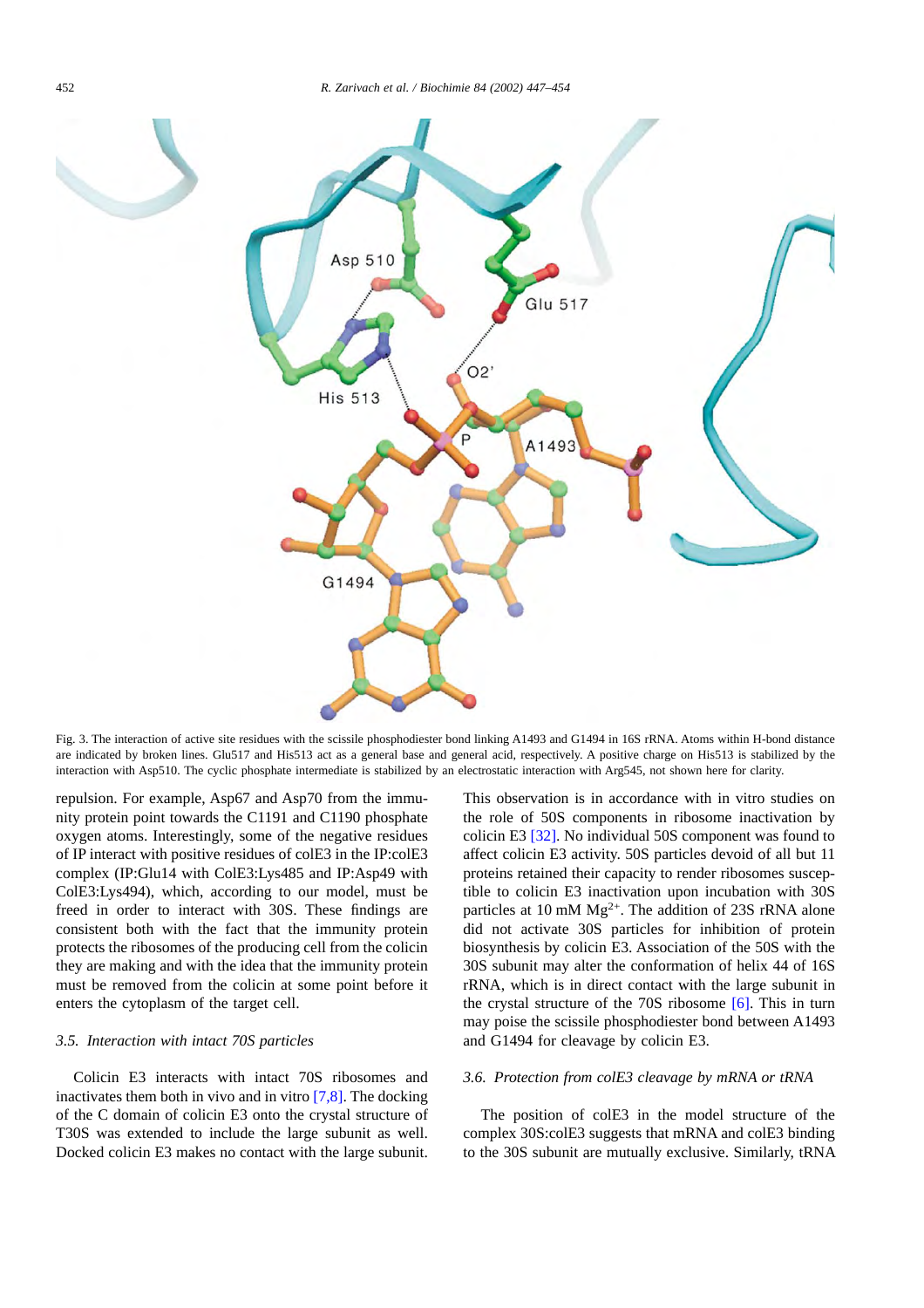<span id="page-6-0"></span>

Fig. 4. Schematic representation of the proposed enzymatic mechanism of the ribonuclease activity of colicin E3. R and R' are the RNA chains downstream and upstream of the cleavage site, respectively; A adenine, G guanine.

and colE3 binding are mutually exclusive. These predictions are in agreement with experimental results that mRNA as well tRNA confers protection of ribosomes from colE3 attack [\[33,34\]](#page-7-0). In contrast, the P-site is free to bind tRNA in the presence of colE3.

# **4. Conclusion**

The interaction of colE3 with the ribosome has been established by demonstrating binding of the inactive E517Q colE3 mutant catalytic domain peptide to T30S. Docking of the RNase domain of colE3 onto T30S suggests the colE3 cleavage is confined to a loop of helix 44 on 16S rRNA due to shape complementarity. The scissile bond between A1493 and G1494 is poised for cleavage by the action of the catalytic triad Glu517, His513 and Asp510. Additionally, Arg545 stabilizes the negatively charged pentacoordinated phosphorus atom transition state. The inhibitory action of bound immunity protein is due to charge repulsion rather than steric hindrance.



Fig. 5. Surface representation of intact colicin E3 docked onto the 30S ribosomes from T. thermophilus. C catalytic domain, T translocation domain, R receptor-binding domain, IP immunity protein. A, with bound the immunity protein; B, a view rotated by 90°, without the immunity protein. There is no steric hindrance with the ribosome. The presence of the negatively charged immunity protein prevents colicin E3 action on the negatively charged ribosomal RNA due to charge repulsion.

# **Acknowledgements**

This project was funded by grant MCB97-28420 from the US National Science Foundation (MS), by US National Institutes of Health grant GM34360 (AY) and by US National Institutes of Health grant GM29210 to